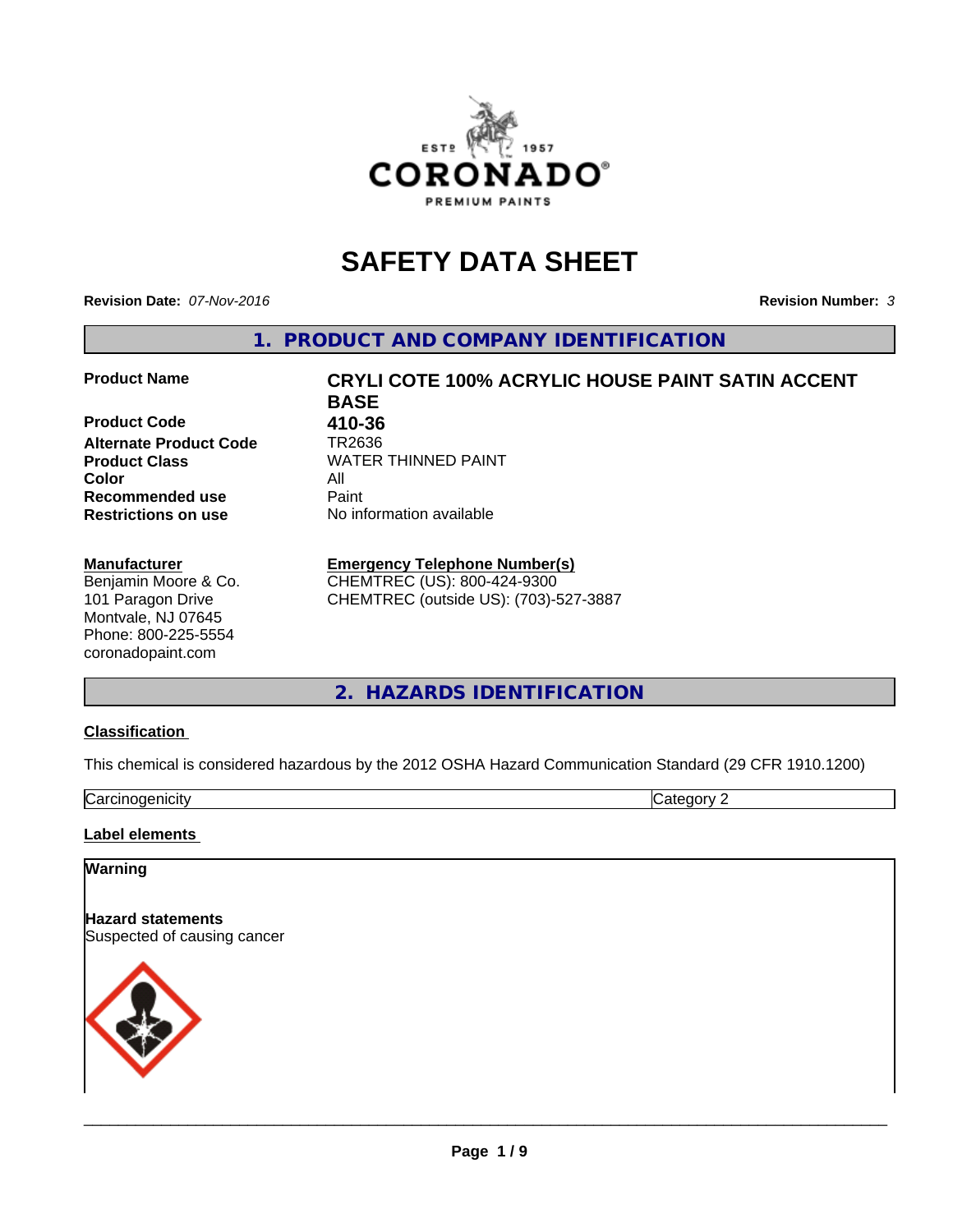**Appearance** liquid **Construction Construction Construction Construction Construction Construction Construction Construction Construction Construction Construction Construction Construction Construction Construction Constr** 

#### **Precautionary Statements - Prevention**

Obtain special instructions before use Do not handle until all safety precautions have been read and understood Use personal protective equipment as required

#### **Precautionary Statements - Response**

If exposed or concerned get medical attention

#### **Precautionary Statements - Storage**

Store locked up

#### **Precautionary Statements - Disposal**

Dispose of contents/container to an approved waste disposal plant

#### **Hazards not otherwise classified (HNOC)**

Not Applicable

#### **Other information**

No information available

## **3. COMPOSITION INFORMATION ON COMPONENTS**

\_\_\_\_\_\_\_\_\_\_\_\_\_\_\_\_\_\_\_\_\_\_\_\_\_\_\_\_\_\_\_\_\_\_\_\_\_\_\_\_\_\_\_\_\_\_\_\_\_\_\_\_\_\_\_\_\_\_\_\_\_\_\_\_\_\_\_\_\_\_\_\_\_\_\_\_\_\_\_\_\_\_\_\_\_\_\_\_\_\_\_\_\_

| <b>Chemical Name</b>                                                         | <b>CAS-No</b> | Weight % (max) |
|------------------------------------------------------------------------------|---------------|----------------|
| Kaolin                                                                       | 1332-58-7     |                |
| Propanoic acid, 2-methyl-, monoester with<br>2,2,4-trimethyl-1,3-pentanediol | 25265-77-4    |                |
| Sodium C14-C16 olefin sulfonate                                              | 68439-57-6    | u.s            |
| Urea, N-(3,4-dichlorophenyl)-N,N-dimethyl-                                   | 330-54-1      | 0.5            |
| Titanium dioxide                                                             | 13463-67-7    | U.S            |

# **4. FIRST AID MEASURES** General Advice **No hazards which require special first aid measures. Eye Contact Rinse thoroughly with plenty of water for at least 15 minutes and consult a** physician. **Skin Contact** Wash off immediately with soap and plenty of water removing all contaminated clothes and shoes. **Inhalation** Move to fresh air. If symptoms persist, call a physician. **Ingestion Exame Clean mouth with water and afterwards drink plenty of water. Consult a physician** if necessary. **Most Important Symptoms/Effects** None known. **Notes To Physician** Treat symptomatically.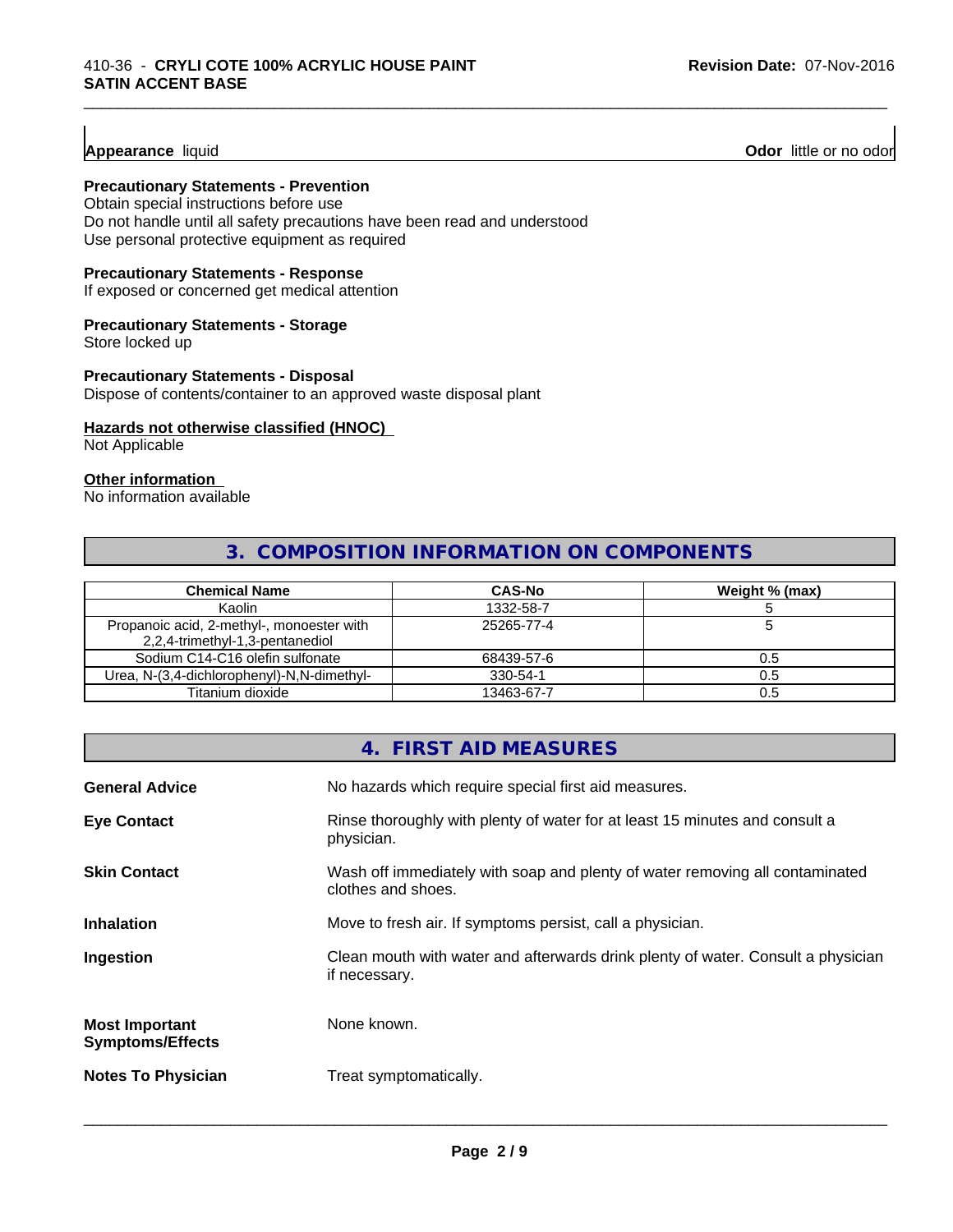# **5. FIRE-FIGHTING MEASURES**

\_\_\_\_\_\_\_\_\_\_\_\_\_\_\_\_\_\_\_\_\_\_\_\_\_\_\_\_\_\_\_\_\_\_\_\_\_\_\_\_\_\_\_\_\_\_\_\_\_\_\_\_\_\_\_\_\_\_\_\_\_\_\_\_\_\_\_\_\_\_\_\_\_\_\_\_\_\_\_\_\_\_\_\_\_\_\_\_\_\_\_\_\_

| <b>Suitable Extinguishing Media</b>                                                          | Use extinguishing measures that are appropriate to local<br>circumstances and the surrounding environment.                                   |
|----------------------------------------------------------------------------------------------|----------------------------------------------------------------------------------------------------------------------------------------------|
| <b>Protective Equipment And Precautions For</b><br><b>Firefighters</b>                       | As in any fire, wear self-contained breathing apparatus<br>pressure-demand, MSHA/NIOSH (approved or equivalent)<br>and full protective gear. |
| <b>Specific Hazards Arising From The Chemical</b>                                            | Closed containers may rupture if exposed to fire or<br>extreme heat.                                                                         |
| <b>Sensitivity To Mechanical Impact</b>                                                      | No.                                                                                                                                          |
| <b>Sensitivity To Static Discharge</b>                                                       | No.                                                                                                                                          |
| <b>Flash Point Data</b><br>Flash Point (°F)<br>Flash Point (°C)<br><b>Flash Point Method</b> | Not applicable<br>Not applicable<br>Not applicable                                                                                           |
| <b>Flammability Limits In Air</b>                                                            |                                                                                                                                              |
| <b>Lower Explosion Limit</b><br><b>Upper Explosion Limit</b>                                 | Not applicable<br>Not applicable                                                                                                             |
| Health: 1<br><b>NFPA</b><br>Flammability: 0                                                  | <b>Instability: 0</b><br><b>Special: Not Applicable</b>                                                                                      |
| <b>NFPA Legend</b><br>0 - Not Hazardous<br>1 - Slightly                                      |                                                                                                                                              |

- 
- 2 Moderate
- 3 High
- 4 Severe

*The ratings assigned are only suggested ratings, the contractor/employer has ultimate responsibilities for NFPA ratings where this system is used.*

*Additional information regarding the NFPA rating system is available from the National Fire Protection Agency (NFPA) at www.nfpa.org.*

#### **6. ACCIDENTAL RELEASE MEASURES**

| <b>Personal Precautions</b>      | Avoid contact with skin, eyes and clothing. Ensure adequate ventilation.                             |
|----------------------------------|------------------------------------------------------------------------------------------------------|
| <b>Other Information</b>         | Prevent further leakage or spillage if safe to do so.                                                |
| <b>Environmental Precautions</b> | See Section 12 for additional Ecological Information.                                                |
| <b>Methods For Clean-Up</b>      | Soak up with inert absorbent material. Sweep up and shovel into suitable<br>containers for disposal. |
|                                  | 7. HANDLING AND STORAGE                                                                              |
|                                  | .                                                                                                    |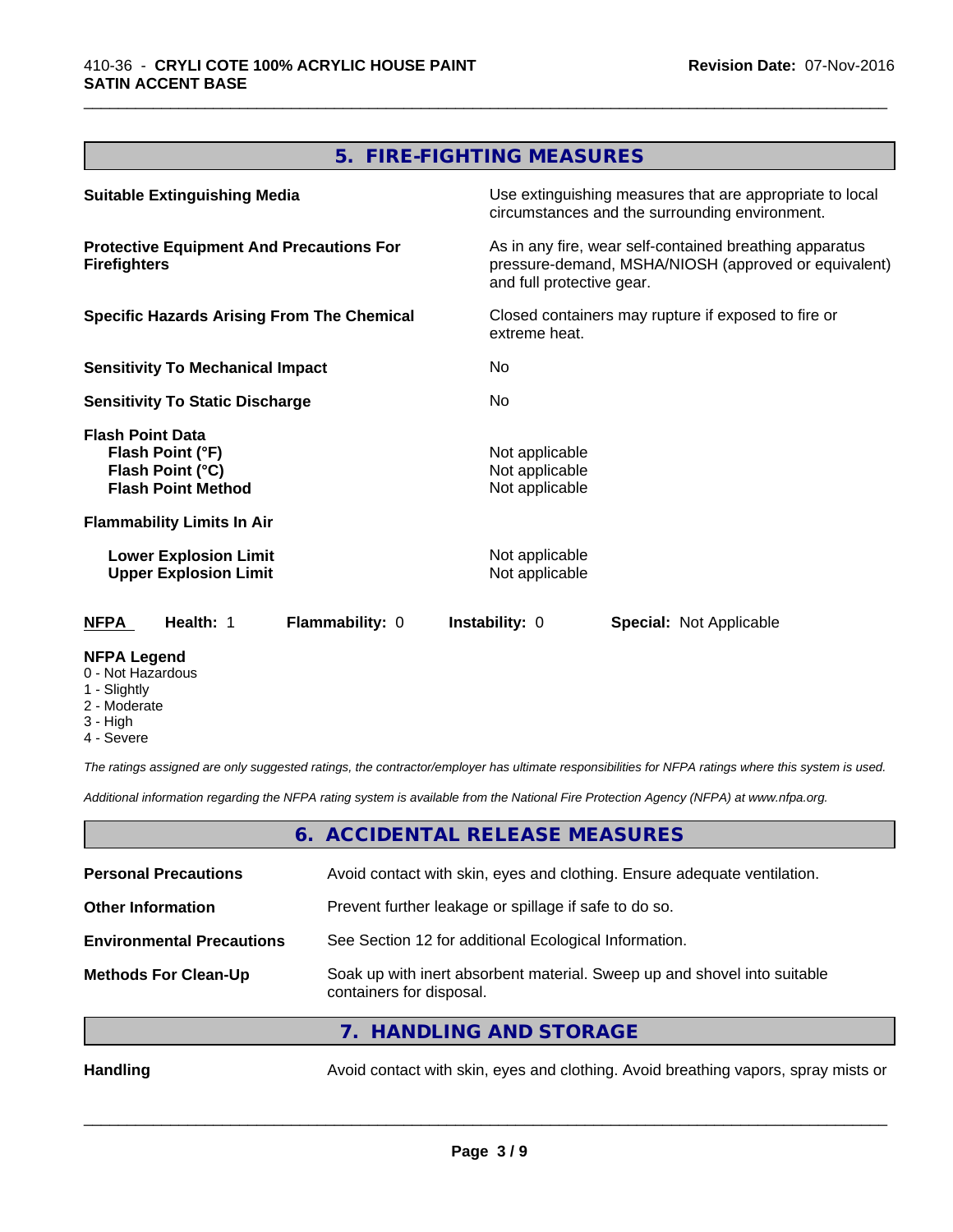sanding dust. In case of insufficient ventilation, wear suitable respiratory equipment.

\_\_\_\_\_\_\_\_\_\_\_\_\_\_\_\_\_\_\_\_\_\_\_\_\_\_\_\_\_\_\_\_\_\_\_\_\_\_\_\_\_\_\_\_\_\_\_\_\_\_\_\_\_\_\_\_\_\_\_\_\_\_\_\_\_\_\_\_\_\_\_\_\_\_\_\_\_\_\_\_\_\_\_\_\_\_\_\_\_\_\_\_\_

#### **Storage** Keep container tightly closed. Keep out of the reach of children.

**Incompatible Materials** No information available

#### **8. EXPOSURE CONTROLS / PERSONAL PROTECTION**

#### **Exposure Limits**

| <b>Chemical Name</b>                       | <b>ACGIH</b>              | <b>OSHA</b>                |
|--------------------------------------------|---------------------------|----------------------------|
| Kaolin                                     | 2 mg/m <sup>3</sup> - TWA | 15 mg/m <sup>3</sup> - TWA |
|                                            |                           | $5 \text{ ma/m}^3$ - TWA   |
| Urea, N-(3,4-dichlorophenyl)-N,N-dimethyl- | 10 mg/m $3$ - TWA         | N/E                        |
| Titanium dioxide                           | 10 mg/m $3$ - TWA         | $15 \text{ ma/m}^3$ - TWA  |

#### **Legend**

ACGIH - American Conference of Governmental Industrial Hygienists Exposure Limits OSHA - Occupational Safety & Health Administration Exposure Limits N/E - Not Established

**Engineering Measures** Ensure adequate ventilation, especially in confined areas.

## **Personal Protective Equipment**

| <b>Eye/Face Protection</b>    | Safety glasses with side-shields.                                        |
|-------------------------------|--------------------------------------------------------------------------|
| <b>Skin Protection</b>        | Protective gloves and impervious clothing.                               |
| <b>Respiratory Protection</b> | In case of insufficient ventilation wear suitable respiratory equipment. |
| Hydiano Moseuros              | Avoid contact with skin, eves and clothing. Remove and wash contaminated |

**Hygiene Measures** Avoid contact with skin, eyes and clothing. Remove and wash contaminated clothing before re-use. Wash thoroughly after handling.

#### **9. PHYSICAL AND CHEMICAL PROPERTIES**

| No information available<br><b>Odor Threshold</b><br>$9.75 - 9.85$<br>Density (Ibs/gal)<br>$1.16 - 1.19$<br><b>Specific Gravity</b><br>рH<br><b>Viscosity (cps)</b><br><b>Solubility</b><br><b>Water Solubility</b><br><b>Evaporation Rate</b><br><b>Vapor Pressure</b><br><b>Vapor Density</b><br>Wt. % Solids<br>45 - 55<br>Vol. % Solids<br>$35 - 45$<br>45 - 55<br>Wt. % Volatiles<br>$55 - 65$<br>Vol. % Volatiles<br>~< 100<br><b>VOC Regulatory Limit (g/L)</b><br>212<br><b>Boiling Point (°F)</b><br>100<br><b>Boiling Point (°C)</b> | No information available<br>No information available<br>No information available<br>No information available<br>No information available<br>No information available<br>No information available |
|------------------------------------------------------------------------------------------------------------------------------------------------------------------------------------------------------------------------------------------------------------------------------------------------------------------------------------------------------------------------------------------------------------------------------------------------------------------------------------------------------------------------------------------------|--------------------------------------------------------------------------------------------------------------------------------------------------------------------------------------------------|
|------------------------------------------------------------------------------------------------------------------------------------------------------------------------------------------------------------------------------------------------------------------------------------------------------------------------------------------------------------------------------------------------------------------------------------------------------------------------------------------------------------------------------------------------|--------------------------------------------------------------------------------------------------------------------------------------------------------------------------------------------------|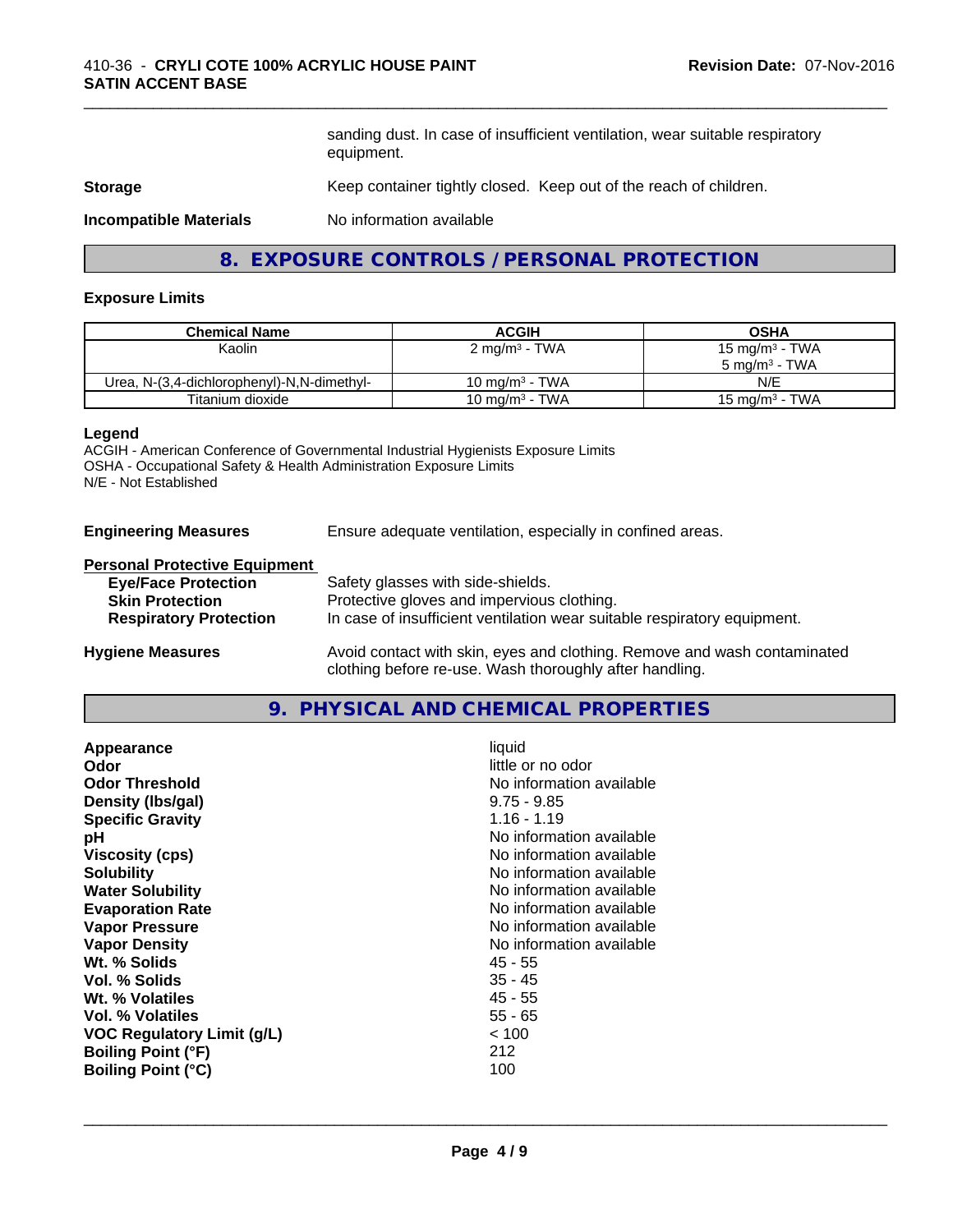#### 410-36 - **CRYLI COTE 100% ACRYLIC HOUSE PAINT SATIN ACCENT BASE**

**Freezing Point (°F)** 32 **Freezing Point (°C)** 0<br> **Flash Point (°F)** 0<br>
Not applicable **Flash Point (°F)**<br> **Flash Point (°C)**<br> **Flash Point (°C)**<br> **C Flash Point (°C)**<br> **Flash Point Method**<br> **Flash Point Method**<br> **CO Flash Point Method**<br> **Flammability (solid, gas)**<br>
Not applicable<br>
Not applicable **Flammability (solid, gas)**<br> **Contrary Controller Upper Explosion Limit Access 1986** Not applicable **Upper Explosion Limit**<br> **Lower Explosion Limit**<br> **Lower Explosion Limit Lower Explosion Limit**<br> **Autoignition Temperature (°F)**<br> **Autoignition Temperature (°F)**<br> **Autoignition Temperature (°F) Autoignition Temperature (°F) Autoignition Temperature (°C)** No information available **Decomposition Temperature (°F)** No information available **Decomposition Temperature (°C)** No information available **Partition Coefficient (n-octanol/water)** No information available

\_\_\_\_\_\_\_\_\_\_\_\_\_\_\_\_\_\_\_\_\_\_\_\_\_\_\_\_\_\_\_\_\_\_\_\_\_\_\_\_\_\_\_\_\_\_\_\_\_\_\_\_\_\_\_\_\_\_\_\_\_\_\_\_\_\_\_\_\_\_\_\_\_\_\_\_\_\_\_\_\_\_\_\_\_\_\_\_\_\_\_\_\_

# **10. STABILITY AND REACTIVITY**

| <b>Reactivity</b>                         | Not Applicable                           |
|-------------------------------------------|------------------------------------------|
| <b>Chemical Stability</b>                 | Stable under normal conditions.          |
| <b>Conditions To Avoid</b>                | Prevent from freezing.                   |
| <b>Incompatible Materials</b>             | No materials to be especially mentioned. |
| <b>Hazardous Decomposition Products</b>   | None under normal use.                   |
| <b>Possibility Of Hazardous Reactions</b> | None under normal conditions of use.     |

## **11. TOXICOLOGICAL INFORMATION**

| <b>Product Information</b>                                                                                                                        |                                                                                                                                                                                                                                                                                                                                                                        |
|---------------------------------------------------------------------------------------------------------------------------------------------------|------------------------------------------------------------------------------------------------------------------------------------------------------------------------------------------------------------------------------------------------------------------------------------------------------------------------------------------------------------------------|
| Information on likely routes of exposure                                                                                                          |                                                                                                                                                                                                                                                                                                                                                                        |
| <b>Principal Routes of Exposure</b>                                                                                                               | Eye contact, skin contact and inhalation.                                                                                                                                                                                                                                                                                                                              |
| <b>Acute Toxicity</b>                                                                                                                             |                                                                                                                                                                                                                                                                                                                                                                        |
| <b>Product Information</b>                                                                                                                        | No information available                                                                                                                                                                                                                                                                                                                                               |
| Information on toxicological effects                                                                                                              |                                                                                                                                                                                                                                                                                                                                                                        |
| <b>Symptoms</b>                                                                                                                                   | No information available                                                                                                                                                                                                                                                                                                                                               |
|                                                                                                                                                   | Delayed and immediate effects as well as chronic effects from short and long-term exposure                                                                                                                                                                                                                                                                             |
| Eye contact<br><b>Skin contact</b><br><b>Inhalation</b><br>Ingestion<br>Sensitization:<br><b>Neurological Effects</b><br><b>Mutagenic Effects</b> | May cause slight irritation.<br>Substance may cause slight skin irritation. Prolonged or repeated contact may dry<br>skin and cause irritation.<br>May cause irritation of respiratory tract.<br>Ingestion may cause gastrointestinal irritation, nausea, vomiting and diarrhea.<br>No information available<br>No information available.<br>No information available. |
|                                                                                                                                                   |                                                                                                                                                                                                                                                                                                                                                                        |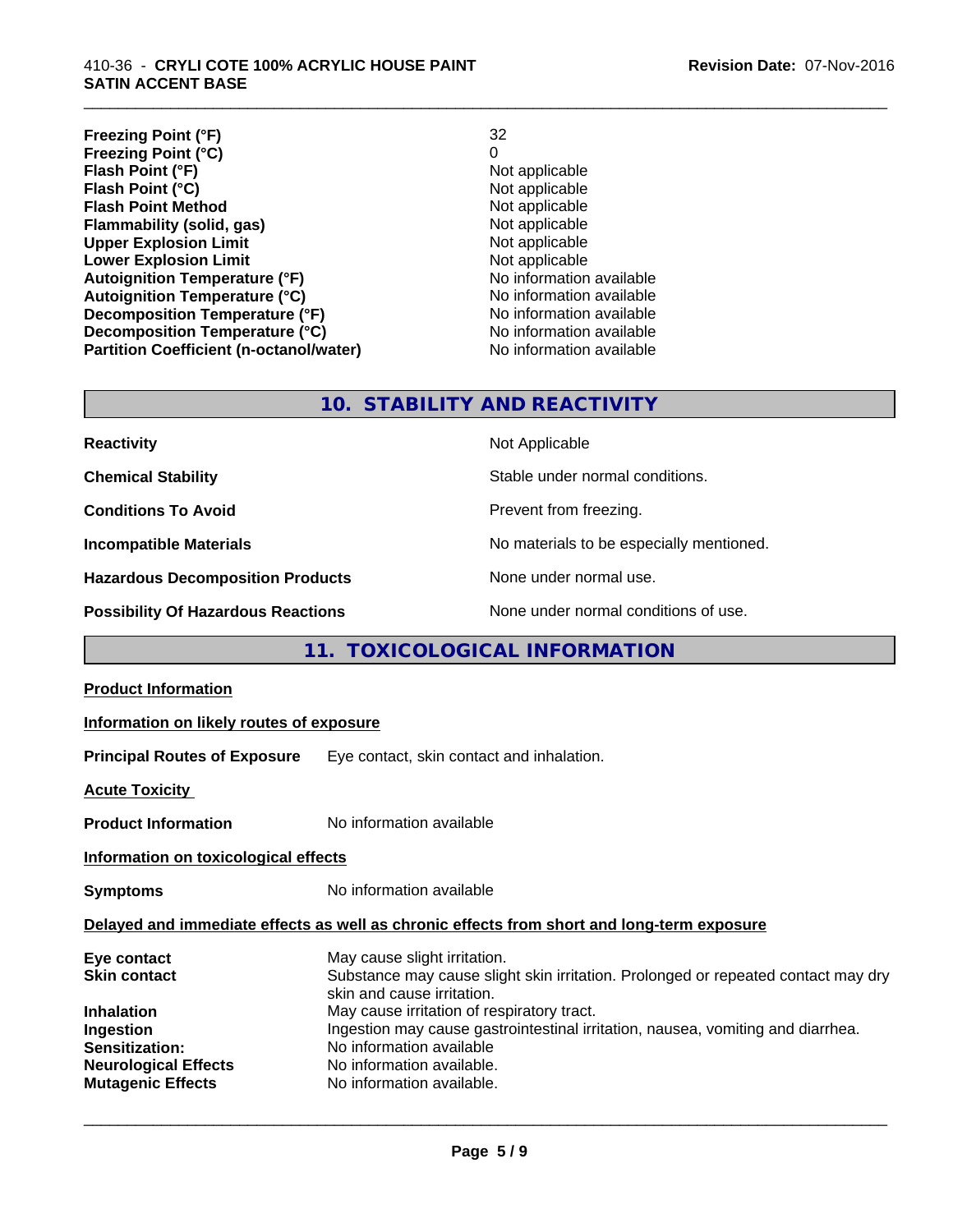| <b>Reproductive Effects</b>     | No information available. |
|---------------------------------|---------------------------|
| <b>Developmental Effects</b>    | No information available. |
| <b>Target Organ Effects</b>     | No information available. |
| <b>STOT - single exposure</b>   | No information available. |
| <b>STOT - repeated exposure</b> | No information available. |
| Other adverse effects           | No information available. |
| <b>Aspiration Hazard</b>        | No information available  |

#### **Numerical measures of toxicity**

#### **The following values are calculated based on chapter 3.1 of the GHS document**

| <b>ATEmix (oral)</b>   | 151299 mg/kg |  |
|------------------------|--------------|--|
| <b>ATEmix (dermal)</b> | 517681 mg/kg |  |

#### **Component**

Kaolin LD50 Oral: > 5000 mg/kg (Rat) Urea, N-(3,4-dichlorophenyl)-N,N-dimethyl- LD50 Oral: 1017 mg/kg (Rat) LD50 Dermal: > 5000 mg/kg (Rat) Titanium dioxide LD50 Oral: > 10000 mg/kg (Rat)

#### **Carcinogenicity**

*The information below indicateswhether each agency has listed any ingredient as a carcinogen:.*

| <b>Chemical Name</b>             | <b>IARC</b>          | <b>NTP</b> | <b>OSHA Carcinogen</b> |
|----------------------------------|----------------------|------------|------------------------|
|                                  | 2B<br>Possible Human |            | ∟isted                 |
| .<br>dioxide<br><u>I</u> itanium | Carcinogen           |            |                        |

\_\_\_\_\_\_\_\_\_\_\_\_\_\_\_\_\_\_\_\_\_\_\_\_\_\_\_\_\_\_\_\_\_\_\_\_\_\_\_\_\_\_\_\_\_\_\_\_\_\_\_\_\_\_\_\_\_\_\_\_\_\_\_\_\_\_\_\_\_\_\_\_\_\_\_\_\_\_\_\_\_\_\_\_\_\_\_\_\_\_\_\_\_

• Although IARC has classified titanium dioxide as possibly carcinogenic to humans (2B), their summary concludes: "No significant exposure to titanium dioxide is thought to occur during the use of products in which titanium dioxide is bound to other materials, such as paint."

#### **Legend**

IARC - International Agency for Research on Cancer NTP - National Toxicity Program OSHA - Occupational Safety & Health Administration

**12. ECOLOGICAL INFORMATION**

## **Ecotoxicity Effects**

The environmental impact of this product has not been fully investigated.

#### **Product Information**

#### **Acute Toxicity to Fish**

No information available

#### **Acute Toxicity to Aquatic Invertebrates**

No information available

#### **Acute Toxicity to Aquatic Plants**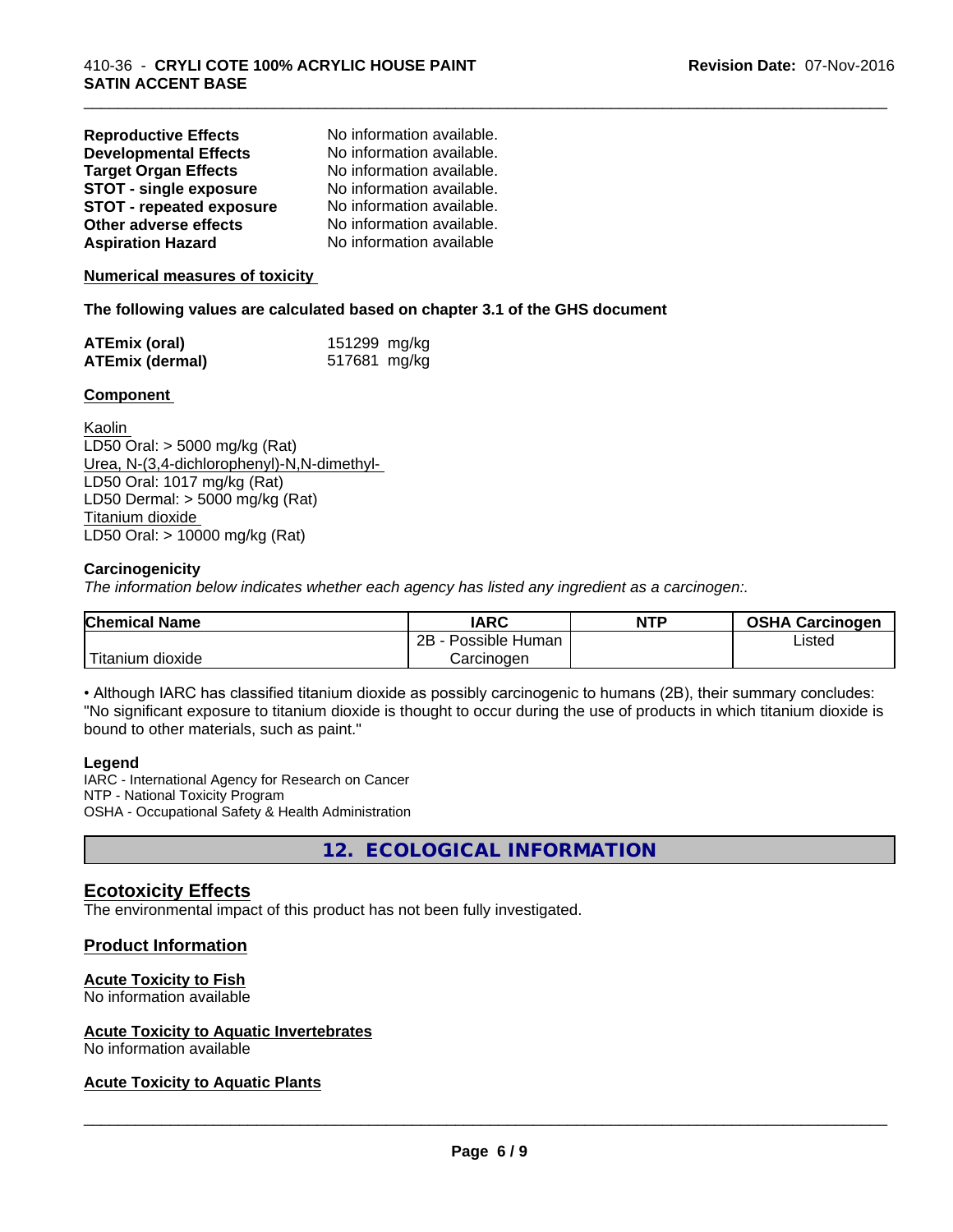#### No information available

#### **Persistence / Degradability**

No information available.

# **Bioaccumulation / Accumulation**

No information available.

#### **Mobility in Environmental Media**

No information available.

**Ozone** No information available

#### **Component**

#### **Acute Toxicity to Fish**

Urea, N-(3,4-dichlorophenyl)-N,N-dimethyl- LC50: 3.5 mg/L (Rainbow Trout - 96 hr.) Titanium dioxide  $LC50:$  > 1000 mg/L (Fathead Minnow - 96 hr.)

#### **Acute Toxicity to Aquatic Invertebrates**

No information available

#### **Acute Toxicity to Aquatic Plants**

No information available

|                                  | 13. DISPOSAL CONSIDERATIONS                                                                                                                                                                                               |
|----------------------------------|---------------------------------------------------------------------------------------------------------------------------------------------------------------------------------------------------------------------------|
| <b>Waste Disposal Method</b>     | Dispose of in accordance with federal, state, and local regulations. Local<br>requirements may vary, consult your sanitation department or state-designated<br>environmental protection agency for more disposal options. |
|                                  | <b>TRANSPORT INFORMATION</b><br>14.                                                                                                                                                                                       |
| <b>DOT</b>                       | Not regulated                                                                                                                                                                                                             |
| <b>ICAO/IATA</b>                 | Not regulated                                                                                                                                                                                                             |
| <b>IMDG/IMO</b>                  | Not regulated                                                                                                                                                                                                             |
|                                  | 15. REGULATORY INFORMATION                                                                                                                                                                                                |
| <b>International Inventories</b> |                                                                                                                                                                                                                           |

\_\_\_\_\_\_\_\_\_\_\_\_\_\_\_\_\_\_\_\_\_\_\_\_\_\_\_\_\_\_\_\_\_\_\_\_\_\_\_\_\_\_\_\_\_\_\_\_\_\_\_\_\_\_\_\_\_\_\_\_\_\_\_\_\_\_\_\_\_\_\_\_\_\_\_\_\_\_\_\_\_\_\_\_\_\_\_\_\_\_\_\_\_

| <b>TSCA: United States</b> | Yes - All components are listed or exempt. |
|----------------------------|--------------------------------------------|
| <b>DSL: Canada</b>         | Yes - All components are listed or exempt. |

# **Federal Regulations**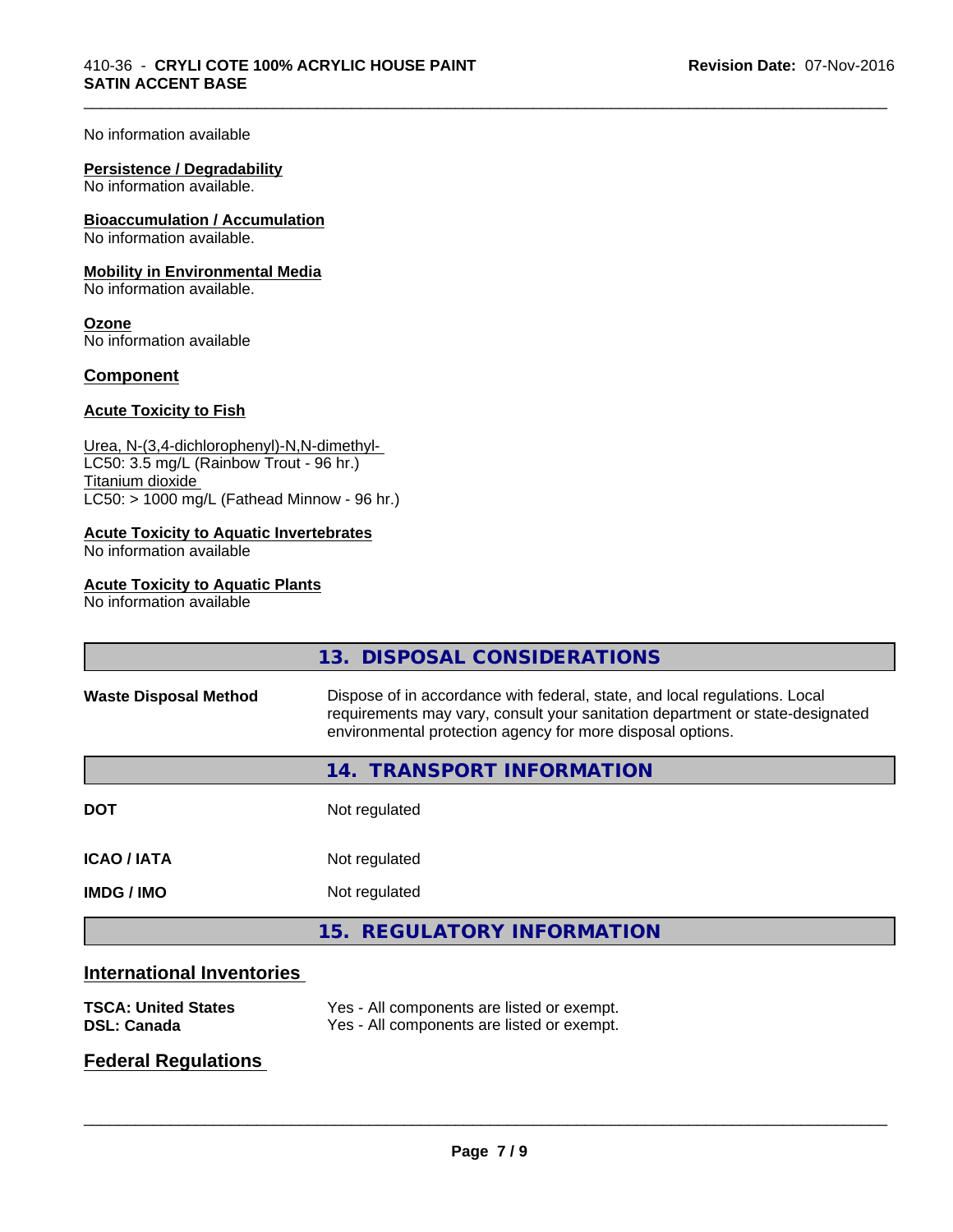#### **SARA 311/312 hazardous categorization**

| Acute Health Hazard               | N٥  |
|-----------------------------------|-----|
| Chronic Health Hazard             | Yes |
| Fire Hazard                       | Nο  |
| Sudden Release of Pressure Hazard | Nο  |
| Reactive Hazard                   | N٥  |

#### **SARA 313**

Section 313 of Title III of the Superfund Amendments and Reauthorization Act of 1986 (SARA). This product contains a chemical or chemicals which are subject to the reporting requirements of the Act and Title 40 of the Code of Federal Regulations, Part 372:

\_\_\_\_\_\_\_\_\_\_\_\_\_\_\_\_\_\_\_\_\_\_\_\_\_\_\_\_\_\_\_\_\_\_\_\_\_\_\_\_\_\_\_\_\_\_\_\_\_\_\_\_\_\_\_\_\_\_\_\_\_\_\_\_\_\_\_\_\_\_\_\_\_\_\_\_\_\_\_\_\_\_\_\_\_\_\_\_\_\_\_\_\_

*None*

#### **Clean Air Act,Section 112 Hazardous Air Pollutants (HAPs) (see 40 CFR 61)**

This product contains the following HAPs:

*None*

### **State Regulations**

#### **California Proposition 65**

This product may contain small amounts of materials known to the state of California to cause cancer or reproductive *harm.*

#### **State Right-to-Know**

| <b>Chemical Name</b>                 | <b>Massachusetts</b> | <b>New Jersey</b> | Pennsylvania |
|--------------------------------------|----------------------|-------------------|--------------|
| Kaolin                               |                      |                   |              |
| Urea.                                |                      |                   |              |
| N-(3,4-dichlorophenyl)-N,N-dimethyl- |                      |                   |              |
| Titanium dioxide                     |                      |                   |              |

#### **Legend**

X - Listed

**16. OTHER INFORMATION**

**HMIS** - **Health:** 1\* **Flammability:** 0 **Reactivity:** 0 **PPE:** -

- **HMIS Legend**
- 0 Minimal Hazard
- 1 Slight Hazard
- 2 Moderate Hazard
- 3 Serious Hazard
- 4 Severe Hazard
- Chronic Hazard

X - Consult your supervisor or S.O.P. for "Special" handling instructions.

*Note: The PPE rating has intentionally been left blank. Choose appropriate PPE that will protect employees from the hazards the material will present under the actual normal conditions of use.*

*Caution: HMISÒ ratings are based on a 0-4 rating scale, with 0 representing minimal hazards or risks, and 4 representing significant hazards or*